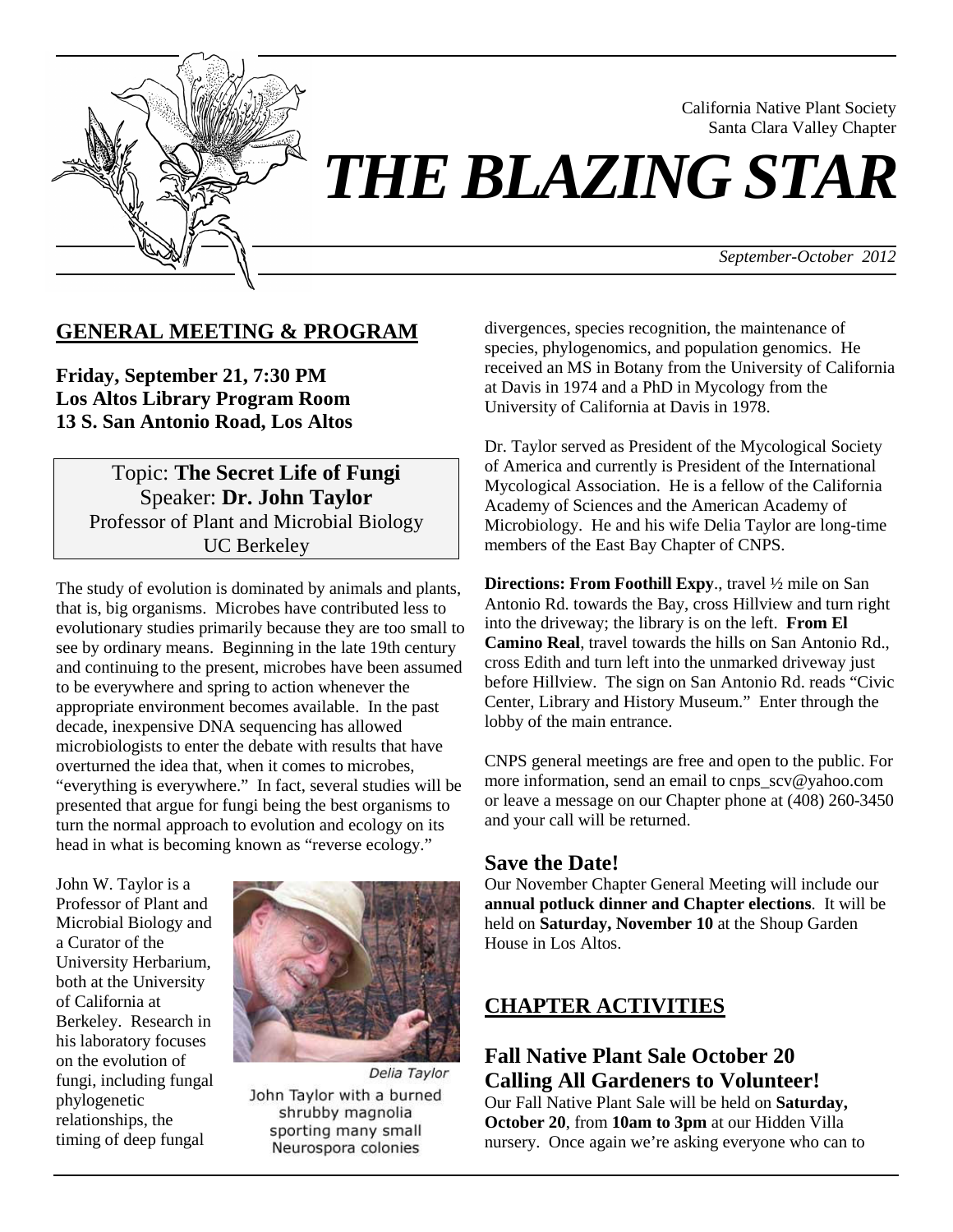come and help with the sale. Most of the jobs listed below don't require expert knowledge of plants and **you can choose to work one or two hours** or all day.

When you are not volunteering, you can attend the free class on "**Success with Native Plants for Beginners**" by Kevin Bryant from **1-2pm**. You can also browse the native plant books, posters, and note cards for sale and even buy native plants for your garden. Check the Chapter website after mid-September for **sale plant listings and quantities**.

Before the sale, you can help during our regular **Wednesday and Thursday** work sessions at the nursery from **noon to 3pm** (note the time switch to our **winter hours, noon to 3pm,** starting in September).

The two workdays before the sale will help prepare the

nursery and label plants. We'll work from **noon to 3pm** on **Wednesday and Thursday, October 17th and 18th.**

On the day of the sale, we will need people to:

- Help set up at **8am**, before the sale
- Help with parking
- Answer customers' questions about the plants and help them decide which plants to purchase
- Write up the sales tags before customers go to the cashiers to pay for their plants
- Work as cashiers
- Help customers take their purchases to their cars and bring back the wagons and carts to the nursery
- Help clean up after the sale (**3-4pm**)

The plant sales are always lots of fun to work at and we provide **lunch** to volunteers. To sign up, please contact one of the coordinators below, depending on your interest:

### **Horticultural consultation and miscellaneous**:

Ann Harding (408) 260-2271, Ann.Harding@att.net Ray Deutsch (650) 365-6136, ray.deutsch@yahoo.ca Jean Struthers (650) 941-2586, JeanStruthers@att.net Melanie Cross (650) 947-1325, melanie@pcross.com

### **Writing sales tags and/or cashiering:**

Georgia Stigall (650) 941-1068, GeorgiaStigall@yahoo.com

**Parking (directing customers in the lot):** 

Stephen Buckhout (408) 255-6233, yscottie@pacbell.net

**Directions**: Hidden Villa is located on Moody Road west of Foothill College. From Hwy. 280 in Los Altos Hills, take the Moody Road exit and head west. Two miles west of Foothill College, look for the Hidden Villa sign and driveway on the left. The parking monitors will direct you to a parking location. The Native Plant Nursery is at the greenhouse just beyond the visitor center.

When you come to the sale to purchase plants, please bring boxes or other containers in which to carry home your purchases. **Cash or check only please, no credit cards.** 

### **Gardening with Natives**

Gardening with Natives (GWN), a special interest group

within the Chapter, includes a mix of landscape architects, designers, seasoned native plant gardeners and beginners. The group offers many talks throughout the year which are free and open to all.

This year's theme is *Designing Your Native Plant Garden***.** We have divided the design work into twelve tasks, each covered by one lecture per month. The lectures start with planning and end with maintenance. We also present talks which cover other aspects of native plant gardening. **Four talks are** 

**scheduled during September and October**, so please spread the word. For more information, visit **www.GardeningWithNatives.com**.

These programs are made possible by volunteers who help with program logistics and by co-sponsoring libraries. If you would like to help organize similar programming at a library near you, contact arvind.kumar@cnps.org.

Tuesday, September 4 7:00 PM, Saratoga

### **Irrigating Your Native Garden: Drip, Spray, Hand or No Water A talk by Lori Palmquist**

Join us for the ninth presentation in our 12-part *Designing Your Native Plant Garden* series for a discussion on how to irrigate native plants in the landscape. We will explore the unique requirements of natives due to their adaptation to our dry California summers. The discussion will include:

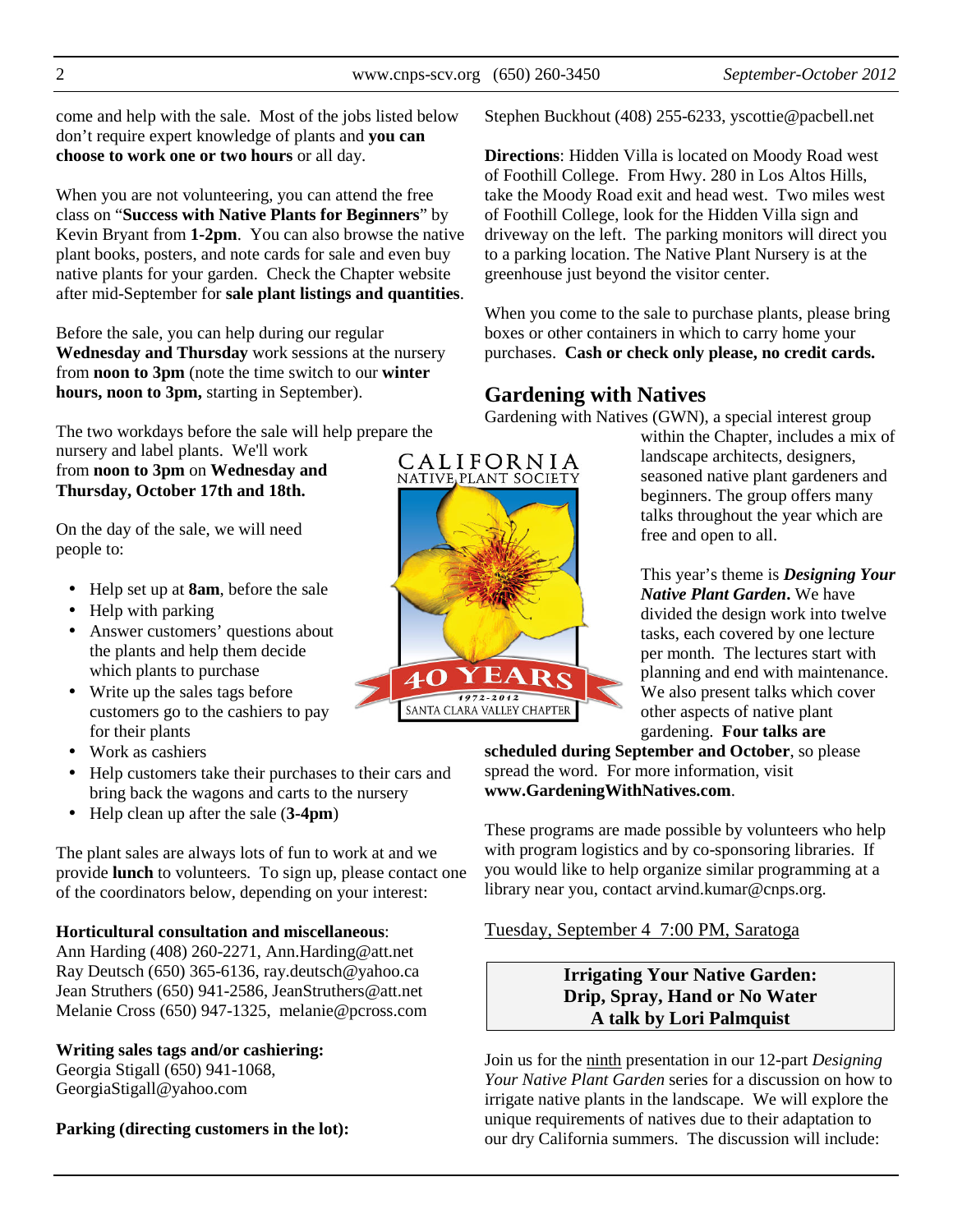*September-October 2012* www.cnps-scv.org (650) 260-3450 3

setting up hydro zones, deciding between drip and spray, determining the water needs of any given plant, and creating watering schedules for different times of the year.

Lori Palmquist is a certified irrigation designer with over 20 years of experience. For the past three years, she has been focusing on irrigation training programs and workshops for both landscape professionals and homeowners in the Bay Area and Sacramento.

Saratoga Library, 13650 Saratoga Ave., Saratoga, (408) 867-6126

Thursday, September 13 7:00 PM, Morgan Hill

### **Edible Native Plants A lecture by Alrie Middlebrook**

Over 1,000 species of native plants were used as food by native Californians. This presentation will explore 15-20 native edible plants that have been selected for their nutritional value, popularity with mainstream culture, and ease of assimilation into home gardens. They include: acorns, elderberry, mesquite, prickly pear, chia, watercress, nettles, huckleberry, quail bush, miner's lettuce, yampah, and agave.

The speaker will describe the native people's methods for growing, harvesting, preparing, and eating edibles, while discussing today's gardening and harvesting methods. She will display some live native plants, share recipes, and bring a few foods to taste.

**Alrie Middlebrook** is a committed advocate and practitioner of a sustainable lifestyle, a landscape professional, and California native plant specialist. Her San Jose build/design firm, Middlebrook Gardens, has installed over 150 California native gardens and remains on the leading edge of the rising sustainability movement. She recently published the California native plant cookbook, *Eating California.*

Morgan Hill Library, 660 West Main Avenue, Morgan Hill, (408) 779-3196

Thursday, October 4, 7:00 PM, San Carlos

### **Buying, Planting, and Establishing Native Plants A talk by Dee Wong**

It is fall and the rains will soon be here — now is the time to plant your native garden. In this tenth presentation of

our 12-part *Designing Your Native Plant Garden* series, you'll learn the secrets of how and where to buy natives. You'll find out how to plant your newly purchased finds and get them off to a good start.

Lecturer **Dee Wong** will draw from her many years of field experience managing the maintenance division at The Village Gardener to show you how she guides her team of gardeners to care for and maintain beautiful native plant gardens. Dee has a degree in Environmental Horticulture and passion for using sustainable landscape management practices and California native plants. She is also an avid wild plant and flower photographer, hiking all over the Bay Area learning from Mother Nature's classroom.

San Carlos Library, 610 Elm Street, San Carlos, (650) 591-0341 x237

Wednesday, October 17 7:00 PM, Campbell

### **Local Natives for Bay Area Gardens A talk by Arvind Kumar**

As a world hotspot of biodiversity, California has nearly as many species of native plants as the rest of the country and Canada combined! Many of these plants are suitable for home gardens and have been grown in Europe for over a century. Come to this talk to learn about plants native to the Bay Area and which ones are easy to grow as well as beautiful. Give your garden a sense of place, a sense of California, by using local native plants. Plant lists will be available.

**Arvind Kumar** has been gardening with native plants for over 10 years and is the president of the Santa Clara Valley Chapter of the California Native Plant Society.

Campbell Library, 77 Harrison Ave., Campbell, (408) 866-1991

### **Keying with Natives**

Join us as we learn and practice methods of identifying the native plants of our region (aka keying). From beginners to more advanced, there are challenges for all. Bring in plant samples if you have some or just come and work with the materials provided. We discuss the various plant books and practice keying with them. Microscopes are also available.

The upcoming dates are **Fridays**, **August 31, September 28, and October 26, from 6:30pm - 8:30pm**. We meet at the Peninsula Conservation Center (PCC), 3921 E. Bayshore Road in Palo Alto. For more information, please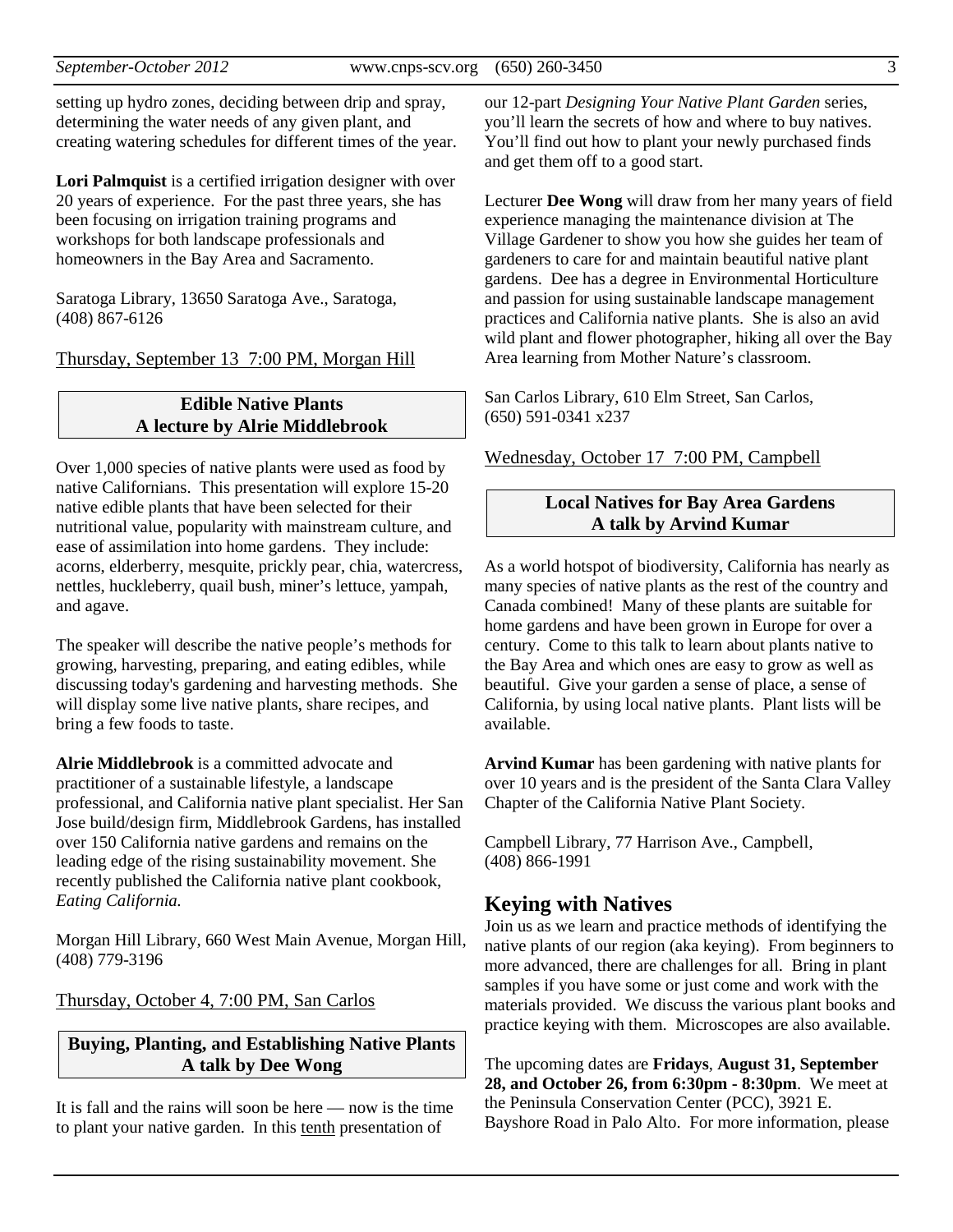contact Dave "Tex" Houston at 350co2now@gmail.com or (650) 303-2777; or Sally Casey at (408) 377-0989.

**Directions to PCC:** From Hwy. 101 northbound, take the "San Antonio North" exit, get immediately into the lefthand turn lane, and turn LEFT onto East Bayshore. This will curve around to the left, then right. Turn right on Corporation Way. Then turn into the first driveway on your left, which leads to the PCC parking lot. The meeting rooms are on the first floor.

### **Chapter Fall Symposium September 29**



**Do-It-Yourself Native Plantscaping** 

### **A one-day symposium on native plant gardening from design to installation to care**

**On Saturday, September 29**, our Chapter will present its second annual symposium on native plant gardening and design at Foothill College, 12345 El Monte Road, Los Altos Hills. The theme is how to design, install, and care for native plant gardens. Save money, save water, and save the environment, all at the same time by using a native plantscape. If you are a homeowner looking for practical tips or a landscape professional wanting to hone or refresh your skills, you will enjoy this one-day event.

The speakers are accomplished professionals, master gardeners, and authors: Peigi Duvall, Deva Luna, Sherri Osaka, Nancy Bauer, and Helen Popper. The program includes refreshments, lunch, and reception. Books and plants will be available for sale.

The symposium is organized by the California Native Plant Society (Santa Clara Valley Chapter), hosted by Foothill College's Environmental Horticulture Department, and sponsored by Bay Area Water Supply & Conservation Agency (BAWSCA), and the Santa Clara Valley Water District. Discounts are available for CNPS members and students. Space is limited, so early registration is

recommended. Please visit **www.symposium.cnps-scv.org** for information on how to register.

We need **volunteers** to help with the symposium, including help with publicity, registration, signage, and parking. For more information and to volunteer, please contact Arvind Kumar at arvind.kumar@cnps.org or (408) 715-7020.

## **RARE PLANT NEWS**

### **A New Rare Plant in Santa Clara County**

The state CNPS rare plant committee is adding a new plant, found in Santa Clara County, to the state rare plant list. The plant, the warty popcorn flower (*Plagiobothrys verrucossus*) is known only in California from two locations, on private property, east of Mt Hamilton. It is, however, more commonly found in Argentina and Chile. Therefore, a rating of 2.1 (rare or endangered in California, more common elsewhere) is being proposed. The plant was formerly classified as *Plagiobothrys myosotoides* but a review by botanists working on the latest revision of *The Jepson Manual* concluded that the correct identification of this species is the same as the more common plant found in South America. How can it be that a very few occurrences of a plant common in South America show up here on the back side of Mt. Hamilton? It's not so unusual, say botanic experts.

The popcorn flower is a member of the Borage family. Many other members of that family have a similar distribution, occurring in California and South America. Eminent botanist Peter Raven has observed "Most instances of a trans-tropical distribution between North and South America likely arose from long-distance dispersal by migrating birds in the past several hundred thousand years."

Wow, a rare plant brought here by birds, long ago, from far away.

YOU TOO could identify a new rare plant, starting by attending one of CNPS's upcoming rare plant trainings. Reading on …

### **Rare Plant Survey Training Sep. & Oct.**

We have had two very successful Rare Plant trainings so far this year. Our Chapter's Rare Plant committee will have two more trainings in 2012. The purpose of these sessions is to **teach volunteers how to document rare plant populations**. Attendees will learn how to fill out a California Native Species Field Survey Form, map the rare plant to delineate the population boundaries using a GPS,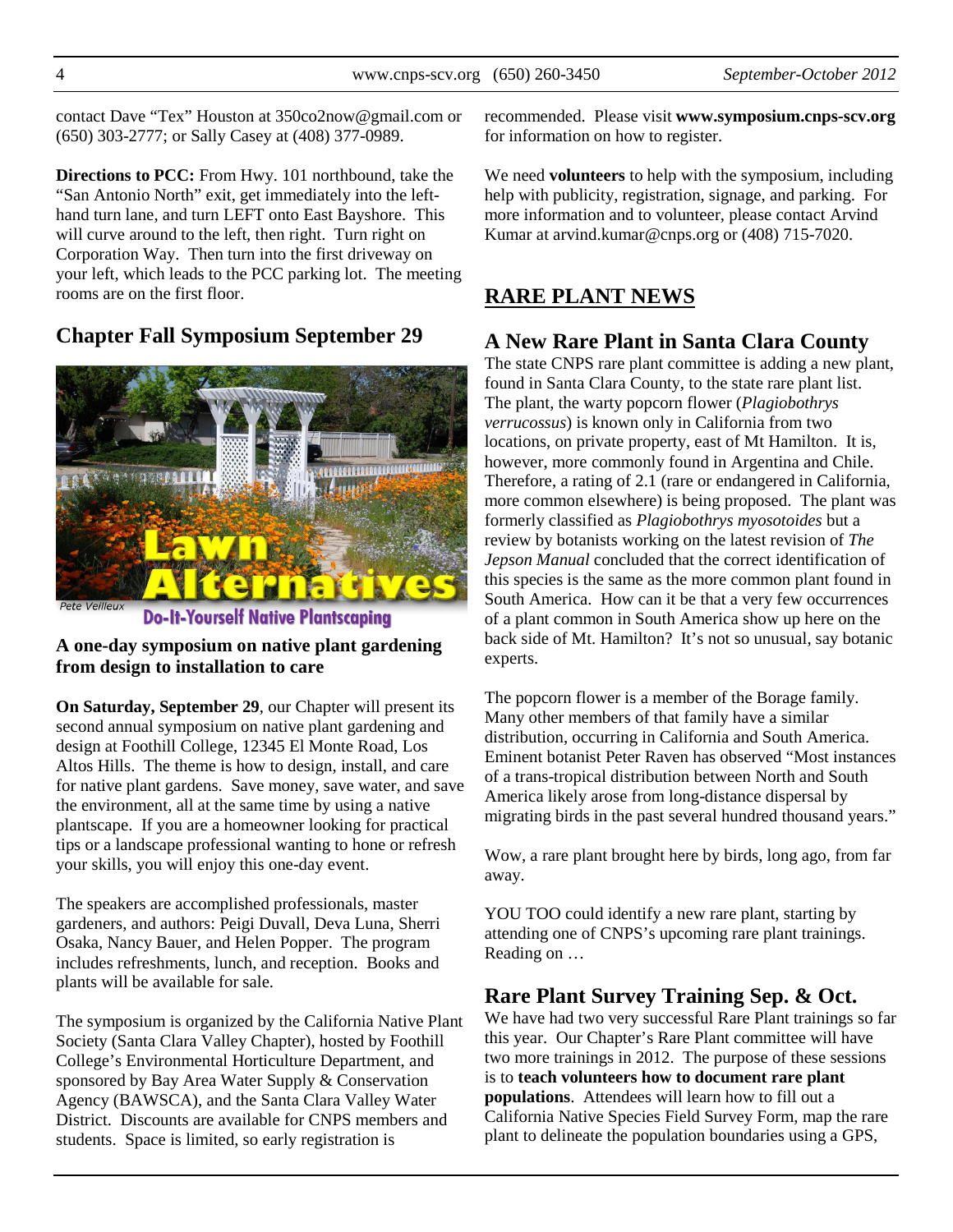count or estimate the number of individuals, describe the habitat and list the associated species within each population.

For more information about the CNPS Rare Plant Program visit **www.cnps.org/cnps/rareplants/.**

| <b>Rare Plant Survey Training Dates (Saturdays):</b> |                    |  |  |
|------------------------------------------------------|--------------------|--|--|
| September 22                                         | San Mateo County   |  |  |
| October 6                                            | Santa Clara County |  |  |
| (Note date change!)                                  |                    |  |  |

**To sign up** for one of these sessions contact Toni Corelli at corelli@coastside.net or (650) 726-0689.

Only ten people will be at each training session. Each training will be from **10am – 2pm**. Location information

will be given once you sign up. Approximate locations are given for the dates indicated above. Bring lunch and after the training we can walk the trails of the area surveyed.

Field work not your cup of tea? Learn other ways to help native plants survive and save habitat by attending one of our upcoming LiveCorps meetings - read on …

# Toni Corelli

### **LiveCorps Needs You!**

LiveCorps, our Chapter conservation committee, needs people who are interested in helping to monitor rare and endangered plants and in monitoring the government agencies whose decisions impact every aspect of these plants' habitat and survival. We need people willing to write emails and/or speak at public meetings. We also need people to join us as we put on our work gloves and restore habitat by pulling weeds and planting natives. We are a passionate group and we bring cookies.

We meet on the **third Tuesday of the month** at **7pm** at the PCC. Our next meetings will be **September 18th and October 16th**. Please join our energetic and involved group of volunteers!

To join the LiveCorps mailing list, or if you have questions, ideas or concerns, please contact the chair: Linda Ruthruff

at ldrruff@hotmail.com. For **directions** to the PCC, please see the Keying with Natives article earlier.

### **CHAPTER SERVICE OUTINGS**

### **Habitat Restoration at Edgewood Park**

Come pitch in and make Edgewood an inspirational showcase of all CNPS stands for... have some fun, get some sun, and learn a ton!

Weeding sessions take place at the following times:

- **Friday mornings** throughout the year, starting at **9am**
- **Wednesday evenings** during daylight savings time starting at **5:30pm**. We'll meet at the West Kiosk

through October 31. Since DST ends on November 4 for 2012, our last Wednesday session will be October 31.

Our last **Saturday session** for the season will be on **September 29 at 9am**, to celebrate National Public Lands Day. We will meet at the West Kiosk.

For schedules, meeting places, and other details visit our Weed Warriors website at **edgewood. thinkersrus.net**, contact Paul Heiple at (650) 854-

Volunteers learn to document rare plant populations in South San Jose at May 12 Chapter rare plant training session

> 7125 or pheiple@gmail.com, or email John Allen at jcakwa@earthlink.net.

### **CHAPTER FIELD TRIPS**

Chapter field trips are generally free and open to the public. They are oriented to conservation, protection and enjoyment of California native plants and wildlife, and we adhere to all rules and guidelines for the lands on which we are visiting.

**In our region it is very important to be prepared for hiking on rugged & steep terrain, wide temperature ranges and rapidly changing conditions at any time of year. All participants should wear sturdy footwear and** 

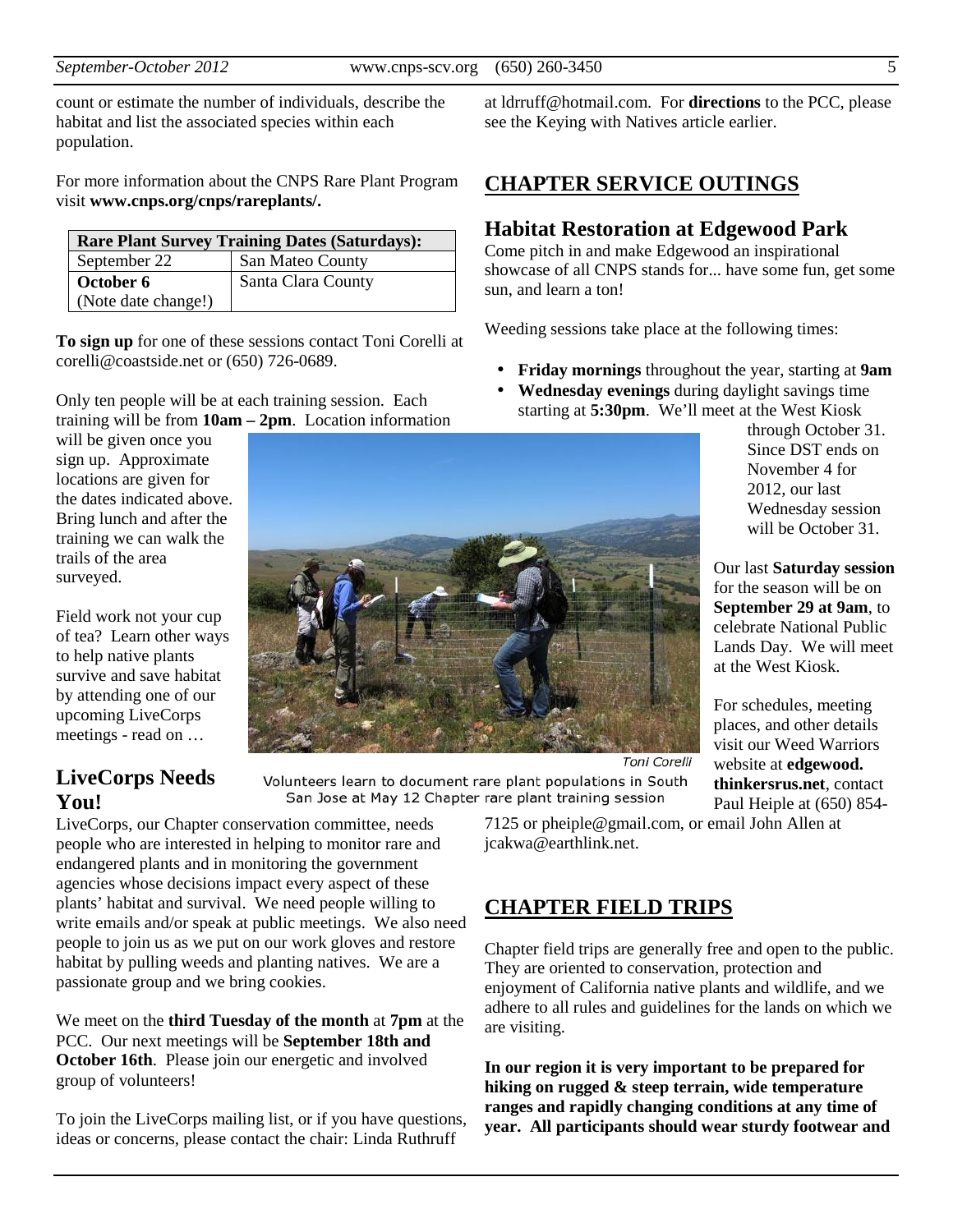**carry sufficient water, sun protection, food, clothing layers, personal first aid and other supplies you may need. If you have any questions about your ability to participate in a particular field trip, please contact the trip leader in advance.** 

### **Sun Oct 21 Uvas Canyon County Park (Morgan Hill) 10am - 3pm**

Join Ken Himes on a 3-4 mile hike in this mostly shady woodland of mixed evergreens including redwoods, madrones, sycamores, alders, and big-leaf maples. There are also isolated populations of Oregon grape (*Berberis nervosa*) here, which is more commonly found north of the Golden Gate. We expect to see different types of fruiting bodies and some fall color changes.

Meet at the park entrance. The hike will be moderate in intensity, with an elevation gain of about 700 feet. We will walk at a fairly leisurely pace, stopping for lunch about half way. Be sure to wear good hiking shoes. A walking stick could be useful. Bring a lunch and plenty of water. There is a **\$6 fee per car** (bring exact change). For more information contact Ken at (650) 591-8560.

**Directions**: From Hwy. 101, take Bernal Rd. west. Turn left on Santa Teresa Blvd. Travel south 3 mi. and turn right onto Bailey Ave. Follow Bailey 2.3 mi. to McKean Rd. Turn left onto McKean. (McKean becomes Uvas Rd. 2.2 miles south of Bailey). From Bailey travel 6 mi. south on McKean/Uvas Rd. and turn right onto Croy Rd. Continue 4.4 mi. on Croy, through Sveadal (a private resort), to reach the Park entrance.

### **ANNOUNCEMENTS**

*News and Activities from Other Organizations*

### **Bringing Back the Natives Garden Tour – Fall Events in the East Bay**

This year, for the first time, the Bringing Back the Natives Garden Tour is sponsoring a series of fall events.

On **Sunday, October 7, from 10am – 4pm**, a free **Native Plant Sale Extravaganza** is taking place. Shop at eight different locations for those hard-to-find natives at the right time of year to plant them. (Natives will be sold in Berkeley, Concord, Moraga, Oakland, Orinda, Richmond, San Lorenzo, and San Pablo.) While attendance is free, registration is required.

In addition to the Extravaganza, **eight Select Tours**—small group, guided excursions—are being offered for \$30 per

person **throughout September and October**. Topics include visiting native gardens with the designers who created them; installing a greywater system to use the water in the garden; and sheet-mulching your lawns away and installing native gardens in their place.

For full details of each event visit **www.BringingBackThe Natives.net**. Or contact Kathy Kramer, Bringing Back the Natives Garden Tour Coordinator, at (510) 236-9558 or kathy@kathykramerconsulting.net.

### **CHAPTER OFFICERS FOR 2012**

To learn more about volunteering with the Chapter, to ask questions or to give suggestions, please contact any of the officers listed below.

| <b>Title</b>     | <b>Name</b>   | <b>Phone</b> | <b>Email</b>    |  |
|------------------|---------------|--------------|-----------------|--|
| <b>President</b> | Arvind        | (408)        | arvind.kumar@   |  |
|                  | Kumar         | 715-7020     | cnps.org        |  |
| <b>Vice</b>      | Toni          | (408)        | tonig@flash.net |  |
| <b>President</b> | Gregorio-     | 373-4497     |                 |  |
|                  | Bunch         |              |                 |  |
| <b>Recording</b> | Radhika       | (650)        | rthekkath@      |  |
| <b>Secretary</b> | Thekkath      | 473-1537     | yahoo.com       |  |
| <b>Treasurer</b> | Dee           | (650)        | dee@thevillage  |  |
|                  | Wong          | 670-7797     | gardener.com    |  |
| Past             | Kevin         | (408)        | mtngreen $17@$  |  |
| <b>President</b> | <b>Bryant</b> | 348-9470     | verizon.net     |  |

To join our Chapter email list please use the signup link at the bottom of our Chapter home page at **www.cnps-scv.org**.

### **Save a Tree!**

CNPS members can log in to **support.cnps.org** and edit their profile to receive this newsletter by email only. Look for "Chapter Newsletter" at the bottom of "My Profile."

The latest Blazing Star newsletter is always online at **cnpsscv.org/phocadownload/current-newsletter.pdf.** To view other issues, visit the Chapter website's newsletter page.

**DEADLINE FOR THE NEXT** *BLAZING STAR* 

### **Saturday, October 6, 2012**

**Email: mattsson@surfpix.net Phone: (408) 255-3767**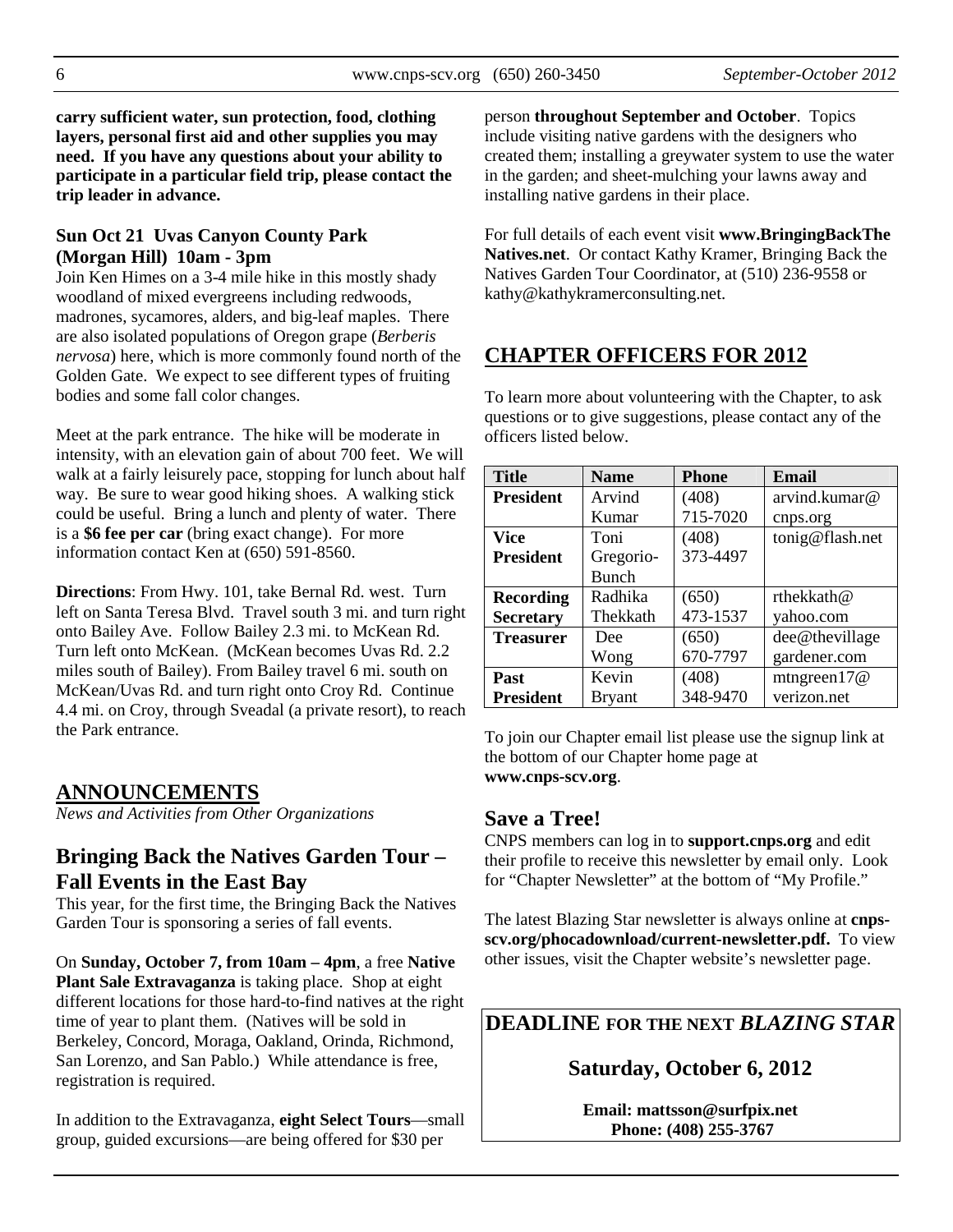### **ONGOING HABITAT RESTORATION PROJECTS**

Join local volunteers at your favorite parks to help restore habitat for native flora and fauna. Projects include planting California natives, trail maintenance and of course, plenty of pulling weeds! Contact the listed organizers for details.

### **CNPS Native Nursery Workdays**

Propagating and growing native plants at Hidden Villa Wed. and Thu. afternoons. See page 2 for details. Every Wed. & Thu afternoons. (See p. 2 for times.) Jean Struthers (650) 941-2586 JeanStruthers@att.net Ray Deutsch (650) 365-6136 ray.deutsch@yahoo.ca Melanie Cross (650) 947-1325 melanie@pcross.com

### **Don Edwards SF Bay National Wildlife Refuge Environmental Education Center in Alviso**

Upland habitat restoration: remove invasives, plant CA natives. Tuesdays 9:30am - 2pm Genie\_Moore@fws.gov (408) 262-5513 x100

Garden workdays twice a quarter on Saturdays. Visit **www.fws.gov/ desfbay/Tideline/Activity.htm** and click on "Activities." Debra King (408) 262-5513 x102.

### **Edgewood County Park and Natural Preserve**

Invasive species removal Friday mornings and Wednesday evenings. For details see page 5 or **edgewood.thinkersrus.net** 

### **Edgewood Adopt-A-Highway**

I-280 at Edgewood Road Park & Ride.

1st Saturday of even numbered months 8:30am 1st Sunday of odd numbered months 8:30am adoptahighway-coordinator@friendsofedgewood.org (650) 369-2222

### **www.friendsofedgewood.org/adopt-a-highway**

### **Alum Rock Park Volunteers**

Invasive removal and restoration at Inspiration Point 3rd Saturdays (except Apr. & Oct. on 2nd Sat.) 8am – noon. Steve Rosenthal sailinSteve@sbcglobal.net **groups.yahoo.com/group/alumrockparkvolunteers** 

### **Foothills Park in Palo Alto**

Broom and Thistle Eradication - Sundays 9am - noon Bob Roth BobRoth@lavabit.com (650) 321-7882 **www.fofpark.org/volunteer.htm** 

### **Lake Cunningham Park's Native Garden**

2305 S. White Road, San Jose. Saturday or Sunday AM: Oct 1 through May 31: 9am to 12noon June 1 through Sep 30: 8am to 11am. Wednesday AM: contact Susan Sundberg sundberg27@yahoo.com Arvind Kumar chhaprahiya@yahoo.com **groups.yahoo.com/group/lakecunninghamvolunteers** 

### **Midpeninsula Regional Open Space District**

Projects include fence reconstruction and weeding. volunteer@openspace.org or (650) 691-1200. See website for signup form and calendar: **www.openspace. org/volunteer/outdoor\_service\_projects.asp** 

### **Pearson-Arastradero Preserve in Palo Alto**

Habitat restoration, adopt a stretch of creek to steward, conduct research, help out at nursery, and of course, Invasive species removal. See website for listings & signup link, or contact Stewardship Program Director Alexv@acterra.org or 650-962-9876 x315 **acterra.org/programs/stew ardship/get\_involved.html** 

in San Jose

**Santa Clara County Open Space Authority** 

Activities include habitat improvement and land stewardship. volunteer@openspaceauthority.org (408) 224-7476 x27 **www.openspaceauthority.org/volunteer** 

### **Magic - Stanford Dish Oak Habitat Stewardship**

Plant oaks and other native plants; mulch and remove invasive species; water oaks and other new plantings. Saturday mornings 10am, winter and spring. Thursday evenings 5:20pm, summer and early fall. Details and sign up: Robin Bayer, Magic. robin@ecomagic.org.

### **Ulistac Natural Area Restoration Workdays**

Watering, weeding, mulching, and planting oaks and native plants in Santa Clara. 1st Saturday and 3rd Sunday mornings each month ulistac@gmail.com (408) 482-7608. **www.scu.edu/cas/esi/ulistac/volunteer.cfm**

**Steve Rosenthal** 

Volunteers spread mulch at Lake Cunningham Park